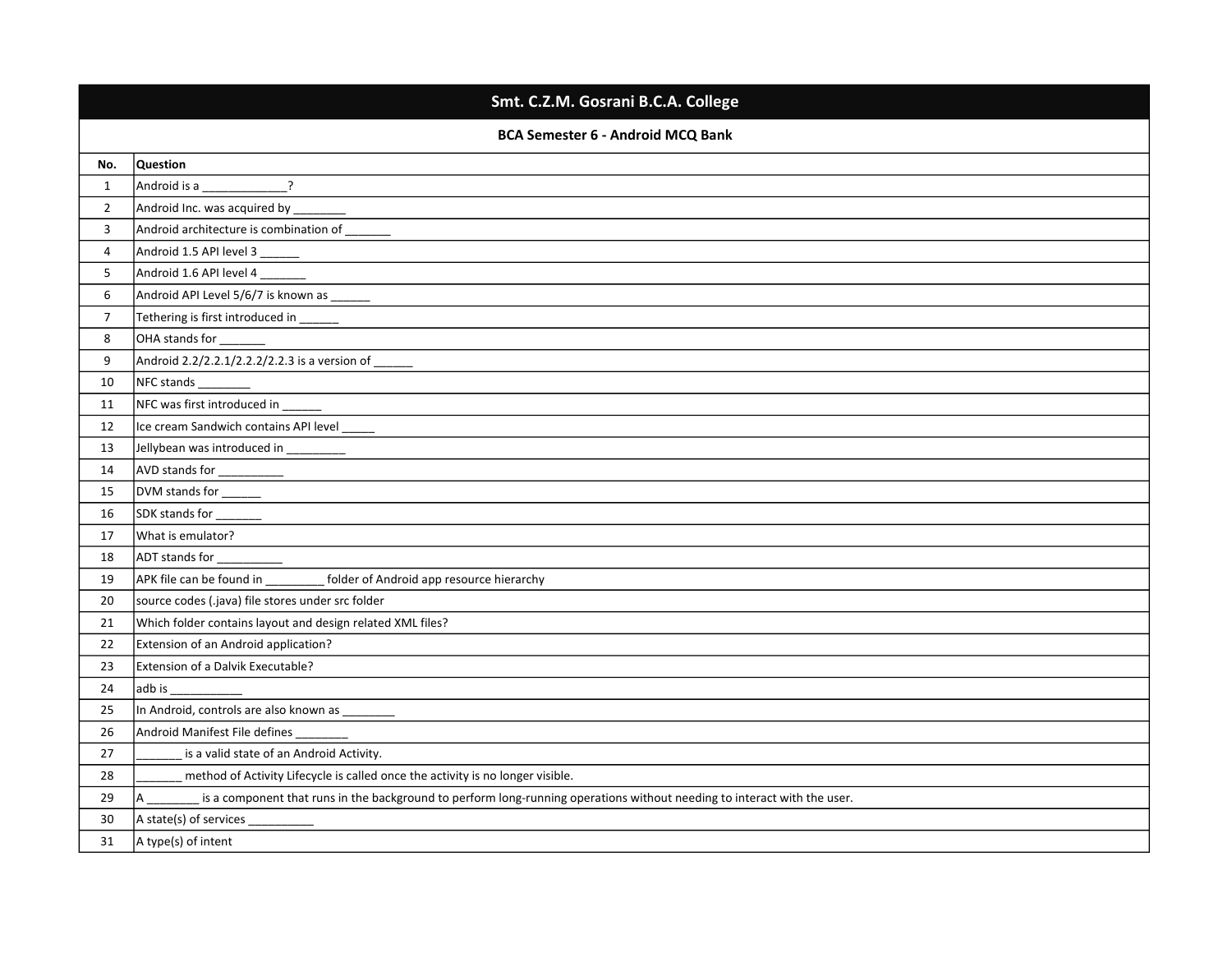| 32 | MCC stands for ________                                                                                                         |
|----|---------------------------------------------------------------------------------------------------------------------------------|
| 33 | MNC stands for ___                                                                                                              |
| 34 | All user interface element in android app are built using<br>and<br>objects.                                                    |
| 35 | element creates TextView widget in your UI.                                                                                     |
| 36 | can be pressed, or clicked, by the user to perform an action.                                                                   |
| 37 | is used to display text.                                                                                                        |
| 38 | view enables users to select a date of the day                                                                                  |
| 39 | view enables users to select a time of the day                                                                                  |
| 40 | method is used for finding a widget in Java code.                                                                               |
| 41 | are the spaces outside the border                                                                                               |
| 42 | are the spaces inside the border                                                                                                |
| 43 | To define the click event handler for a button, add the ______<br>attribute to the <button> element in your XML layout</button> |
| 44 | widget allows the user to type text into your app                                                                               |
| 45 | If you want to provide suggestions to users as they type, you can use a widget called _                                         |
| 46 | allows the user to select one or more options.                                                                                  |
| 47 | When the user selects a checkbox, the CheckBox object receives an<br>event                                                      |
| 48 | is a layout that organizes its children either horizontally or vertically.                                                      |
| 49 | enables you to specify the location of child objects relative to each other                                                     |
| 50 | displays web pages.                                                                                                             |
| 51 | To save a small collection of key-value settings, you should use the _____ API.                                                 |
| 52 | getSharedPreferences() can call from any __                                                                                     |
| 53 | To write to a shared preferences file, create a SharedPreferences.Editor by calling ___<br>on your SharedPreferences object.    |
| 54 | is used to put integer values in SharedPreferences.                                                                             |
| 55 | is used to get String values from SharedPreferences.                                                                            |
| 56 | is best when you want to be sure that neither the user nor other apps can access your files.                                    |
| 57 | storage is not always available.                                                                                                |
| 58 | To write to external storage, you must request the ____<br>permission in your manifest file.                                    |
| 59 | returns a file representing an internal directory for your app.                                                                 |
| 60 | To create temporary file in internal file in internal cache directory _______- is useful.                                       |
| 61 | You can query the external storage state by calling ___                                                                         |
| 62 | method is used to query blank space.                                                                                            |
| 63 | If you want to save public files on the external storage, use the ____<br>method.                                               |
| 64 | method is used to delete file.                                                                                                  |
| 65 | method is used for creating an SQLiteDatabase.                                                                                  |
| 66 | method is used for executing an SQL statement.                                                                                  |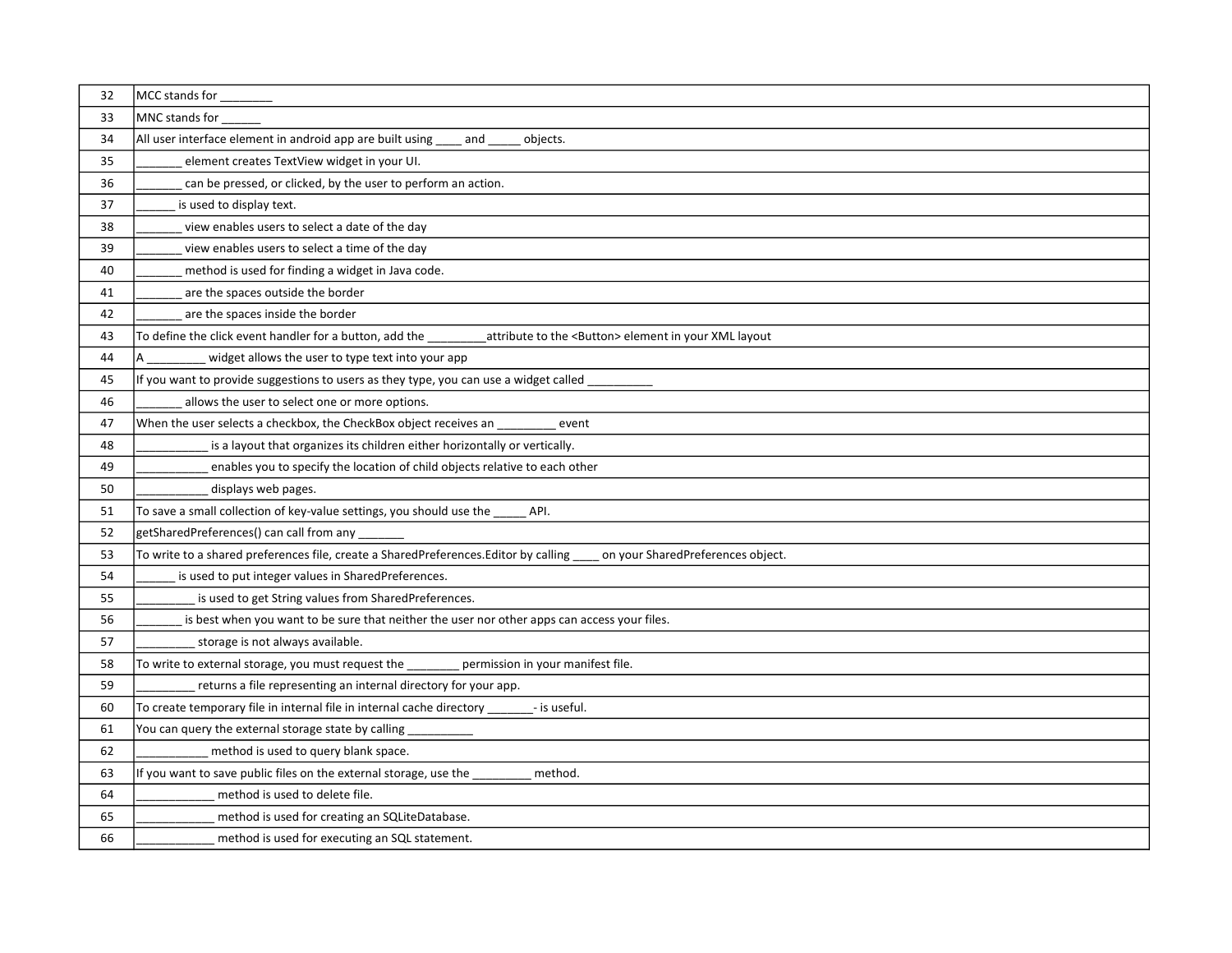| 67  | method places the Cursor on the first entry in the results.                                                                                   |
|-----|-----------------------------------------------------------------------------------------------------------------------------------------------|
| 68  | enables you to get index of column.                                                                                                           |
| 69  | modify a subset of your database values.                                                                                                      |
| 70  |                                                                                                                                               |
| 71  | The location is displayed with ____________ and __________.                                                                                   |
| 72  | is a process of assigning locations to addresses to that they can be placed as points on a map.                                               |
| 73  | Most network connected Android apps use to send and receive data                                                                              |
| 74  | to perform a GET and download your data                                                                                                       |
| 75  | returns the connection status code                                                                                                            |
| 76  | answers queries about the state of network connectivity.                                                                                      |
| 77  | describes the status of a network interface of a given type                                                                                   |
| 78  | To deliver a web application (or just a web page) as a part of a client application, you can do it using                                      |
| 79  | The WebView class is an extension of Android's _________________class that allows you to display web pages as a part of your activity layout. |
| 80  | Using _____________ we can retrive the current status of mobile phone and also get some basic information about device                        |
| 81  | With the help of _______________ we can check the current status of voice call in handset                                                     |
| 82  | A notification is a __________________that you display outside your app's normal UI to indicate that an event has occured.                    |
| 83  | The standard location for displaying notification and indicators on an Android device is the ______                                           |
| 84  | A simple notification has a __________________ important components                                                                           |
| 85  |                                                                                                                                               |
| 86  | Use the method to issue the notification.                                                                                                     |
| 87  | Call ___________ method on the Notification.Builder object to get a Notification object.                                                      |
| 88  | To set up a notification so it can be updated issue it with a __________.                                                                     |
| 89  | is an application component that can perform long running operations in the background and does not provide a user interface.                 |
| 90  | A service is "started" when an application component (such as an activity) starts it by calling ___________                                   |
| 91  | A service is "bound" when an application component binds to it by calling _                                                                   |
| 92  | service runs only as long as another application component is bound to it.<br>A                                                               |
| 93  | ANR stands for                                                                                                                                |
| 94  | The service should stop itself when its job is done by calling __________                                                                     |
| 95  | is the base class for all services.                                                                                                           |
| 96  | is a subclass of service that uses a worker thread to handle all start requests, one at a time.                                               |
| 97  | The onStartCommand() method must return an                                                                                                    |
| 98  | service is the server in a client-server interface.                                                                                           |
| 99  | JSON stands for _                                                                                                                             |
| 100 | Name Your Application using                                                                                                                   |
| 101 | Pick a version your application using                                                                                                         |